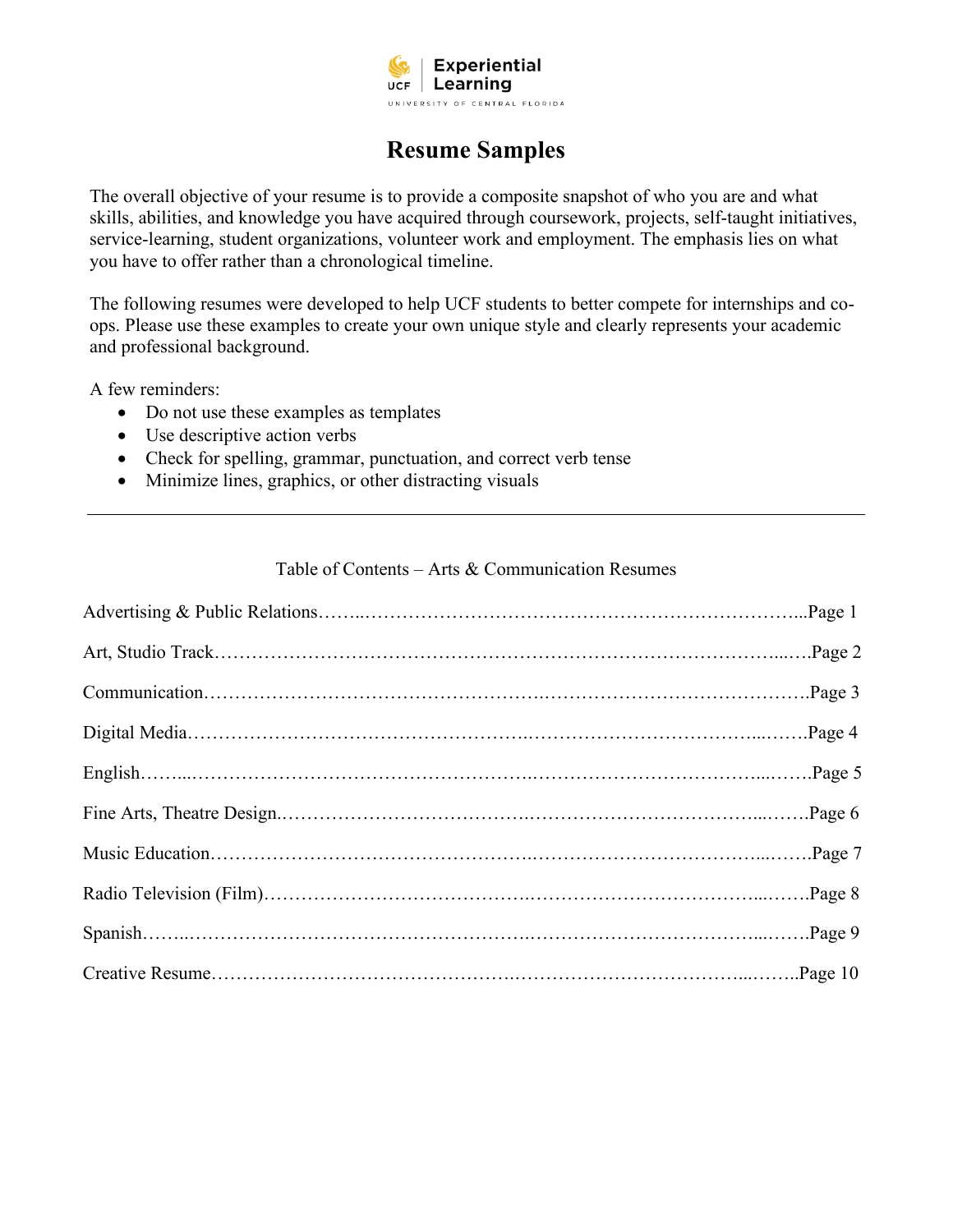| о | ۱m |  |
|---|----|--|
|   |    |  |

#### Address · Email · Phone Number · LinkedIn

#### **EDUCATION**

University of Central Florida, Orlando, FL May 20XX **Bachelor of Science in Advertising/Public Relations** GPA: 3.32

**RELATED COURSEWORK**

| <b>Advertising Media Planning</b> | <b>Advertising Campaigns</b>       | <b>Advertising Media Sales</b> |
|-----------------------------------|------------------------------------|--------------------------------|
| Mass Media Graphics               | Professional Issues in Advertising | International Advertising      |

#### **ADVERTISING PROJECTS**

#### **Branding Campaign – Client: OrderUp! (1st Place),** Orlando, FL Spring 2000 Spring 20XX

- Built a mock-up brand identity for a new, local food delivery service's planned expansion
- Worked with a team of four on creative planning and execution of a campaign involving social media, meet-up groups in populated urban neighborhoods, and proposed major Orlando event sponsorships

#### **Media Plan – Client: Baltimore Uber**, Orlando, FL Fall 20XX **Fall 20XX**

• Created a media plan, budget and flowchart for a 20XX campaign in the target market

#### **ADVERTISING EXPERIENCE**

Central Florida Zoo & botanical Gardens – Marketing Department, Sanford, FL August 20XX – present **Advertising & Promotions Intern**

- Perform market research; obtain media sponsorship; support promotional events, exhibit and program launches; and ensure sponsorship fulfillment
- Research prospective partners including non-profit organizations as well as local and national business
- Coordinate and assist in integrated communications for promotional programs with Creative Services, Media Relations and Digital Marketing departments

#### ALIGN Public Strategies, LLC, Orlando, FL May 20XX – August 20XX – August 20XX – August 20XX

#### **Media & Advertising Department Intern**

- Conducted basic initial media research, including digital searches and telephone requests
- Sorted media kits and proposals as they were submitted, approximately five items per week
- Built maintenance documents to share with other departments internally and externally including media authorization forms, insertion orders, digital tracking reports and TV/radio traffic instructs
- Sent requests to representatives for invoices, broadcast schedules and proofs of performance
- Built and maintained client relationships on behalf of the agency in an effort to be better prepared to execute, negotiate and implement approved advertising campaigns

#### **LEADERSHIP**

XYZ Fraternity, University of Central Florida, Orlando, FL September 20XX – present **Communications & Development Chair** August 20XX – present

- 
- Oversee distribution of monthly newsletters to over 600 parents, chapter alumni, and the national office with updates on events, fundraising, and membership to elicit donations to the amount of \$15,000 each year
- Outline and design newsletter and social media graphics using Adobe InDesign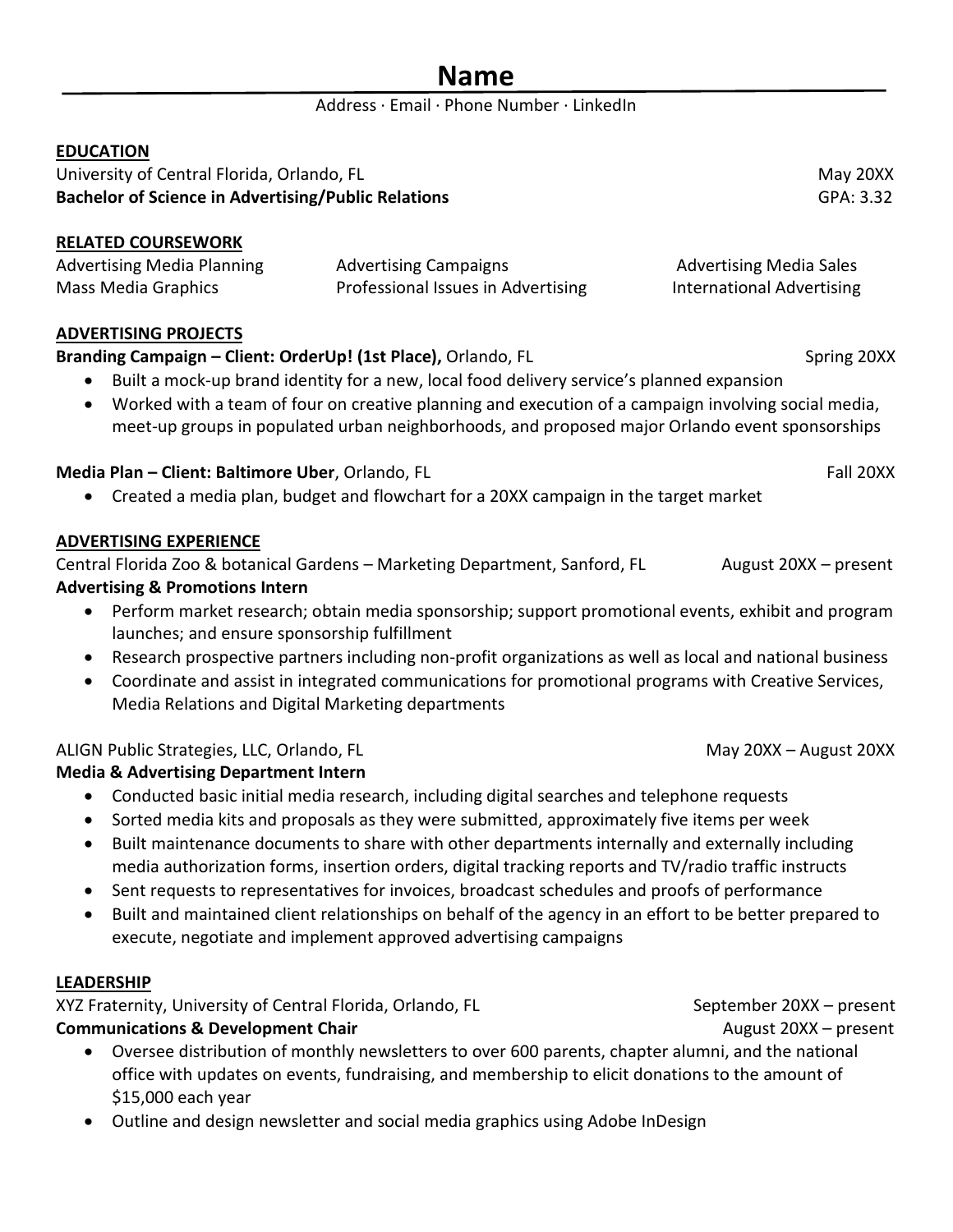| <b>Name</b> |                                                 |  |  |  |
|-------------|-------------------------------------------------|--|--|--|
|             | Address   Phone Number   Email   Portfolio Link |  |  |  |

#### **OBJECTIVE**

Seeking an internship with an art gallery

#### **EDUCATION**

| Bachelor of Art, Studio Track<br>University of Central Florida                                                                                                     |           |                                                                                                                                                                                                                                                                             | May 20XX<br>GPA: 3.4       |
|--------------------------------------------------------------------------------------------------------------------------------------------------------------------|-----------|-----------------------------------------------------------------------------------------------------------------------------------------------------------------------------------------------------------------------------------------------------------------------------|----------------------------|
| <b>UCF Study Abroad</b><br>University, of Alicante Alicante, Spain                                                                                                 |           |                                                                                                                                                                                                                                                                             | Fall 20XX                  |
| <b>RELEVANT COURSEWORK</b>                                                                                                                                         |           |                                                                                                                                                                                                                                                                             |                            |
| Contemporary Studio                                                                                                                                                | New Media | Senior seminar & Exhibition                                                                                                                                                                                                                                                 | <b>Studio Art Problems</b> |
| <b>EXHIBITIONS</b><br>San Antonio Museum of Art- "Arts in Spaces" Group Exhibition<br>$\bullet$<br>$\bullet$<br>$\bullet$<br><b>COLLECTIONS, REVIEWS, CONTESTS</b> |           | Developed 2-8X10 oil on canvas pieces for 4-week display with 5 other exhibitors<br>Utilized ( <i>specific theory/technique</i> ) to create monochromatic abstracts of country fields<br>Worked with group to create harmony within the theme, 2-3 times per week, 3 months | Spring 20XX                |
| <b>Collections</b><br><b>UCF Art Gallery</b><br>$\bullet$                                                                                                          |           |                                                                                                                                                                                                                                                                             | January 20XX- Present      |
| Witte Museum, San Antonio, TX                                                                                                                                      |           |                                                                                                                                                                                                                                                                             | May 20XX- June 20XX        |
| <b>Contests</b>                                                                                                                                                    |           |                                                                                                                                                                                                                                                                             |                            |
| Tampa Stock Show & Rodeo, 2 <sup>nd</sup> place- Oil on canvas                                                                                                     |           |                                                                                                                                                                                                                                                                             | February 20XX              |
|                                                                                                                                                                    |           | SA Arts, River Art Group, 1 <sup>st</sup> place-Watercolor/ pastel on paper                                                                                                                                                                                                 | July 20XX                  |
| <b>Reviews</b>                                                                                                                                                     |           |                                                                                                                                                                                                                                                                             |                            |
|                                                                                                                                                                    |           | "Downtown Arts for UCF", by John Smith, UCF Knight News                                                                                                                                                                                                                     | January 20XX               |
| $\bullet$                                                                                                                                                          |           | "Arts in Spaces", by Ima Student, UCF Pegasus Magazine                                                                                                                                                                                                                      | May 20XX                   |
|                                                                                                                                                                    |           |                                                                                                                                                                                                                                                                             |                            |

#### **EXPERIENCE**

Art Design Intern<br>
June 20XX – September 20XX Artistic Endeavors Gallery San Antonio, TX

- Assisted director with hanging displays, greeting visitors, mailing marketing materials
- Initiated 2 written critiques of 2 works in progress, offering suggestions for improvement
- Created window display using 3 primary canvas pieces with summer theme, including lighting, securing structures, mounting art, using draping, setting props

#### **LEADERSHIP**

Student Advisory Council Representative January 20XX-Present

• Nominated by peers to represent College of Arts & Humanities students and serve as liaison between students and faculty/staff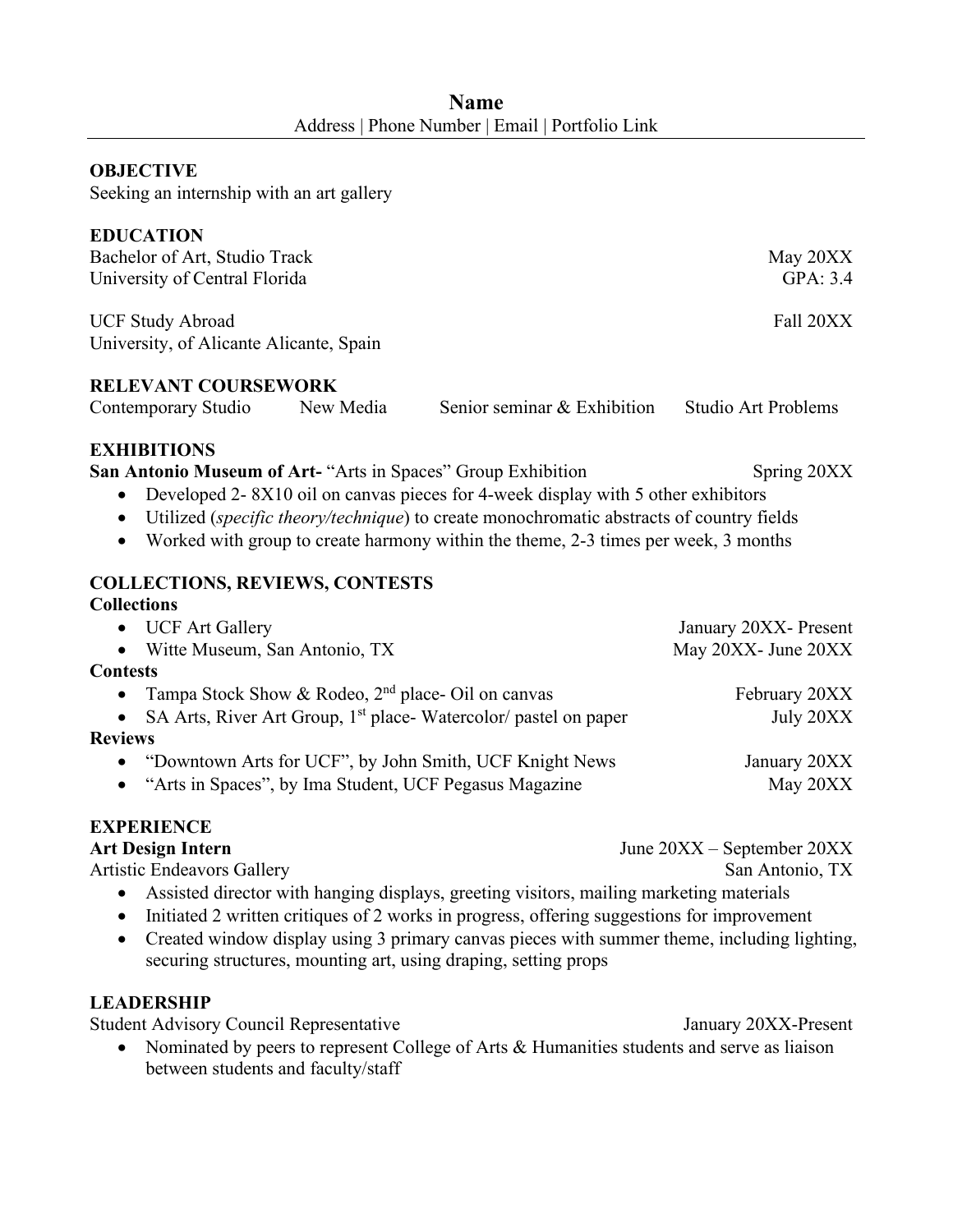#### **EDUCATION**

University of Central Florida, Orlando, FL **May 20XX** May 20XX Bachelor of Arts in Communication GPA: 3.5

#### **RELEVANT EXPERIENCE**

**Communications Internship** January 20XX-May 20XX

WUCF 89.9 FM, Orlando, FL

- Contributed to the station's on-air, video, or written content and programming
- Produced 5-10 broadcast and constant online content weekly
- Facilitated interesting Facebook content that has increased on-air listener rating by 20%
- Produced a successful Instagram contest increasing followers by 1,000 people

#### **Student Assistant - Communication Department** May 20XX-May 20XX-May 20XX

University of Central Florida, Orlando, FL

- Addressed student issues with admissions processes through all forms of communication
- Processed student letters, files; developed an organizational system for office processes
- Created and updated appealing bulletin boards, campus postings, and department publications as directed
- Collaborated with supervisor on Sims' Public Speaking Competition event set up

#### **OTHER EXPERIENCE**

#### **Orientation Leader** May 20XX-May 20XX-May 20XX

University of Central Florida, Orlando, FL

- Represented the UCF in a professional manner to incoming freshman and transfer students while leading them through a strict orientation schedule
- Assisted 8-14 students in the administration of testing programs and registration process
- Earned the UCF Role Model through Experience Award in December for representing being a successful UCF student

#### **Summer Camp Counselor** May 20XX-August 20XX

Lafayette Arts & Craft Camp, Tallahassee, FL

- Took primary responsibility for the health, well-being, and happiness of 12 campers
- Provided opportunities for the group so that each individual experience success while at camp
- Prepared daily camper activities according to camper guidelines and supervisors' directions
- Voted Friendliest Camp Counselor 2014

#### **SKILLS**

**Graphic Design:** Adobe Photoshop, Illustrator, Fireworks **Video Editing:** Adobe Final Cut, iMovie **Page Layout:** Adobe InDesign, Microsoft Publisher

#### **INVOLVEMENT**

Relay For Life of University of Central Florida 20XX-20XX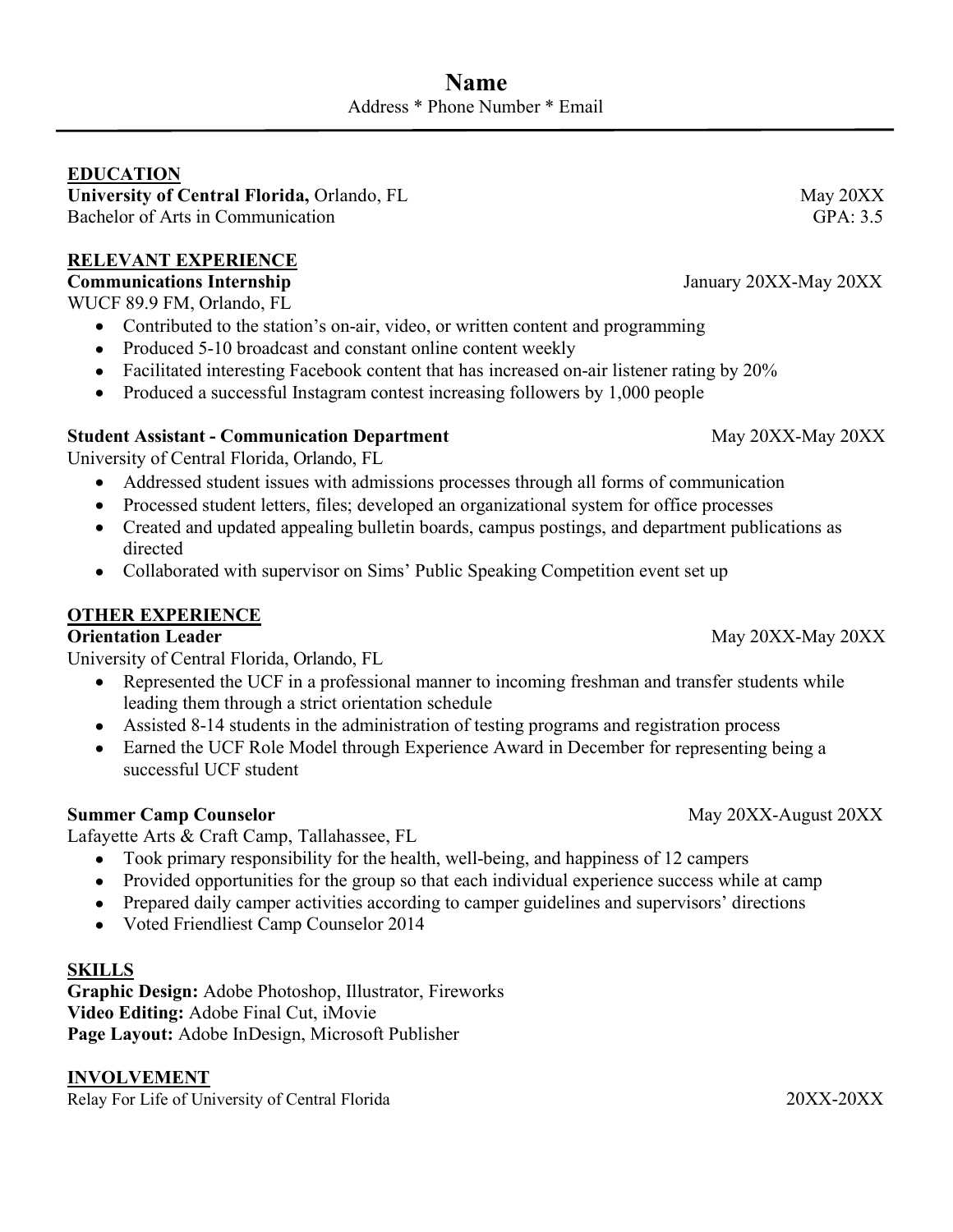| <b>Name</b>                                                                                                                                                                                                     |             |        |         |                                                                                                                                                                                            |                                                                                                                                                                                                                                                                                                                                                                                                                                         |
|-----------------------------------------------------------------------------------------------------------------------------------------------------------------------------------------------------------------|-------------|--------|---------|--------------------------------------------------------------------------------------------------------------------------------------------------------------------------------------------|-----------------------------------------------------------------------------------------------------------------------------------------------------------------------------------------------------------------------------------------------------------------------------------------------------------------------------------------------------------------------------------------------------------------------------------------|
| Phone Number                                                                                                                                                                                                    |             |        | Address |                                                                                                                                                                                            | Email                                                                                                                                                                                                                                                                                                                                                                                                                                   |
| <b>EDUCATION</b><br><b>University of Central Florida</b><br>Bachelor of Arts in Digital Media<br>Specialization: Game Design                                                                                    |             |        |         |                                                                                                                                                                                            | Orlando, FL<br>May 20XX<br>GPA: 3.3                                                                                                                                                                                                                                                                                                                                                                                                     |
| <b>TECHNICAL SKILLS</b>                                                                                                                                                                                         |             |        |         |                                                                                                                                                                                            |                                                                                                                                                                                                                                                                                                                                                                                                                                         |
| $C++$                                                                                                                                                                                                           | Objective-C | Python | OpenGL  | <b>MS Visual Studios</b>                                                                                                                                                                   | Unity 3D                                                                                                                                                                                                                                                                                                                                                                                                                                |
| <b>ACADEMIC PROJECTS</b><br>Senior Capstone: Game Development Project 1 & II<br>٠<br>launch physics                                                                                                             |             |        |         | Programmed and designed game using Unity3D with five other students                                                                                                                        | Fall 20XX-Spring 20XX<br>Implemented sound, gameplay animations, UI, controls, introduction/tutorial scene, and character                                                                                                                                                                                                                                                                                                               |
| <b>Game Modification Workshop</b><br>Designed, coded and implemented mobile game app<br>٠<br>Implemented 2D character and animation gameplay<br>$\bullet$<br>Served as QA for team and troubleshooted bugs<br>٠ |             |        |         |                                                                                                                                                                                            | Summer 20XX                                                                                                                                                                                                                                                                                                                                                                                                                             |
| <b>EXPERIENCE</b><br><b>ABC</b> Inc.<br>iOS App/Game Developer Intern<br>٠<br>applications game<br>$\bullet$<br>engineering teams and managers for iOS games<br>how the bugs could be reproduced                |             |        |         | Assisted senior developer with build, design and implementation of mobile software for iOS<br>Identified inaccuracies in software and brainstormed potential solutions with production and | Chicago, IL<br>May 20XX-Aug 20XX<br>Provided detailed feedback and wrote accurate and specific bug reports, providing descriptions of                                                                                                                                                                                                                                                                                                   |
| <b>University of Central Florida, Housing</b><br><b>Resident Assistant</b><br>basis to enhance their first year experience                                                                                      |             |        |         |                                                                                                                                                                                            | Orlando, FL<br>Aug 20XX-May 20XX<br>Supervised a freshmen residence hall of over 200 students and communicate with them on a daily<br>Counsel students on personal and academic issues, respond to emergency situations, as well as<br>budget and allocate \$9,000 for the hall while working in a team of 6 other Resident Assistants<br>Conduct several dorm-wide programs and events on a weekly basis, hosting about 30 students at |

each event

**INVOLVEMENT**

*President*

- Managed daily club activities including reserving and planning game competitions
- Recruited **60** members to the club, delegated duties to **2** other club officers and allocated money for events

**Gaming Knights** May 20XX-Aug 20XX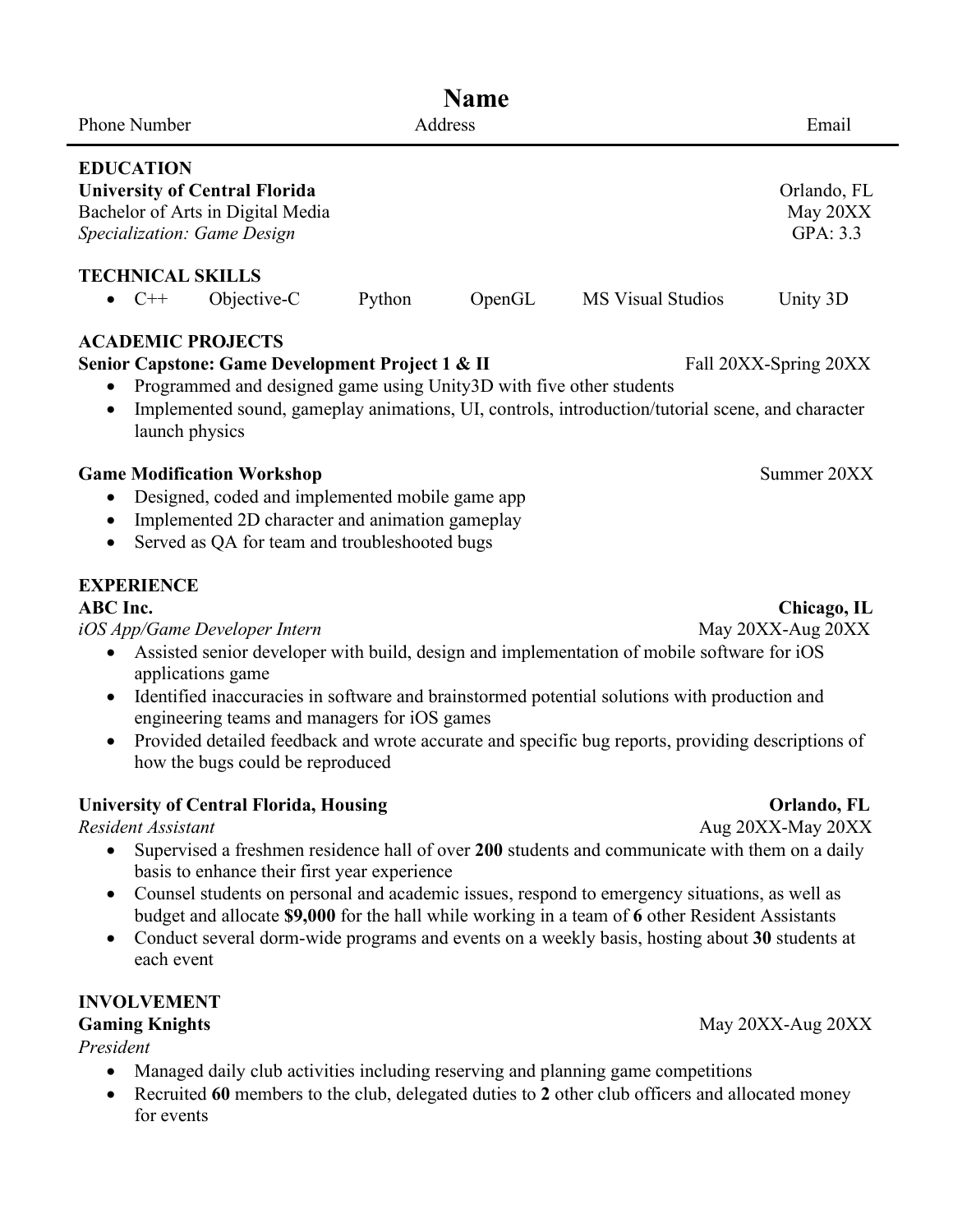## **Name**

#### Address – Email – Phone Number

EDUCATION

University of Central Florida Orlando, FL Bachelor of Arts in English May 20XX GPA: 3.31

#### PUBLISHING & WRITING EXPERIENCE

BarCharts Inc. **Books and Community Community** Controller and Community Community Community Community Community Community Community Community Community Community Community Community Community Community Community Community *Publishing Intern* May 20XX-Present

- Edit teacher and student editions of popular novels including Hamlet for punctuation, grammar, formatting, and consistency for use in the high-school English classroom
- Create two original vocabulary test books of twenty-one lessons with varying questions for a range of student difficulty to help students in preparation for the new SAT
- Develop content and maintained the company's professional blob with posts related to teaching
- Update product listings and descriptions on the company website in order to increase marketability

Writing Center, University of Central Florida **Canadian Communist Communist Communist Communist Communist Communist Communist Communist Communist Communist Communist Communist Communist Communist Communist Communist Commun** *Student Tutor* January 20XX-May 20XX

- Assisted students to develop and improve skills in pre-writing and proofreading personal essays and research papers
- Conducted an IRB approved research project and paper on understanding the conflict a tutor faces within their academic role
- Attended monthly meetings regarding tutoring methods, techniques, and appointment troubleshooting

#### ADDITIONAL EXPERIENCE

| Miracle Hill Nursing Home                                                | Orlando, FL          |
|--------------------------------------------------------------------------|----------------------|
| Dining Waiter                                                            | January 20XX-Present |
| Trained new servers and bussers on customer service skills and job tasks |                      |

- Served nursing home residents food and drink orders based on dietary restrictions and preferences
- Collaborated with servicing and bussing teams to cater large holiday meals and special events for residents

#### ACTIVITIES

*Member*

- Attend meetings to share original creative writing pieces and receive feedback from other members
- Edit, provide feedback, and engage in meaningful discussion on original pieces of writing

SKILLS

Software: Microsoft Office (Word, Excel, PowerPoint, Publisher), Google Docs, WordPress Web Design: Wix Language: Basic Spanish

UCF Writing Club September 20XX-Present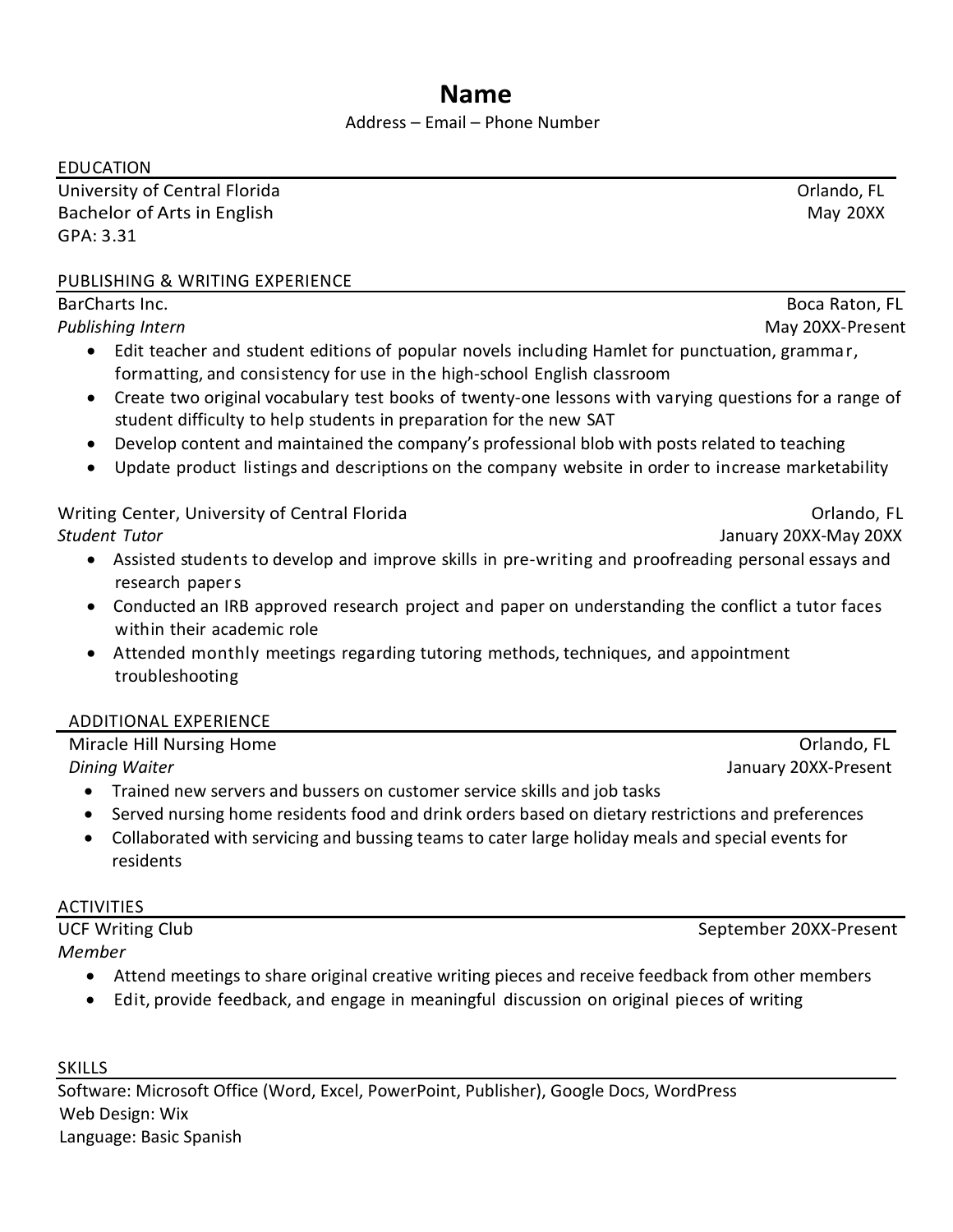## **Name**

Email Phone Number| Location

#### **EDUCATION**

Bachelor of Fine Arts, Theatre: Design and Technology Track May 20XX University of Central Florida, Orlando, FL

#### **RELATED COURSEWORK**

Stage Craft, Scenic Design, Costume Design, Lighting Design

#### **SKILLS**

**Special Skills:** Metalworking, Basic Woodworking, Light Board Operator **Computer Skills:** AutoCAD, Vector Works, Adobe Photoshop, SFX, Cool Edit Pro, Protools Logic, MacLux Pro

#### **DESIGN EXPERIENCE**

| University of Central Florida Theatre - Orlando, FL |                     |                                                                                            |                     |
|-----------------------------------------------------|---------------------|--------------------------------------------------------------------------------------------|---------------------|
| Scenic Designer                                     | The Arkansaw Bear   | Kamala Krusxka, Director                                                                   | Fall 20XX           |
| <b>Lighting Designer</b>                            | Scepter in the Sand | Mandy Rees, Director                                                                       | Spring 20XX         |
| Asst. Lighting Designer                             | Everyman            | Chris Eicher, Lighting Designer                                                            | Fall 20XX           |
| Props Designer                                      | Anna in the Tropics | Maria-Tania Becerra, Director                                                              | Summer 20XX         |
| Props Designer                                      | Lend Me a Tenor     | Zoe Saba, Director                                                                         | Fall 20XX           |
| Dr. Phillips Performing Arts Center - Orlando, FL   |                     |                                                                                            |                     |
| <b>Lighting Designer</b>                            | Radio Days          | Tyrone Guthrie, Director                                                                   | August 20XX         |
| PRODUCTION EXPERIENCE                               |                     |                                                                                            |                     |
| University of Central Florida Theatre - Orlando, FL |                     |                                                                                            |                     |
| Master Electrician                                  | PicassoLapin Agile  | Chris Eigher, Lighting Director                                                            | Summer 20XX         |
| <b>Stage Manager</b>                                | Opera Scenes        | Ray Finnell, Designer                                                                      | Spring 20XX         |
| Stage Manager                                       | Doll's House        | Anne Bogart, Director                                                                      | Spring 20XX         |
| Stage Hand                                          | Opera Scenes        | Ray Finnell, Designer                                                                      | Fall 20XX           |
| Sound Board Op                                      | <b>Blue Window</b>  | Dale Becherer, Director                                                                    | Fall 20XX           |
| Carpenter                                           | Electricidad        | Chris Eicher, Technical Director                                                           | Spring 20XX         |
| <b>Stage Manager</b>                                | Picnic              | Trevor Nunn, Director                                                                      | Fall 20XX           |
| Kravis Center for Performing Arts - Palm Beach, FL  |                     |                                                                                            |                     |
| Stage Hand                                          | Romeo and Juliet    | Sam Smith, Technical Director                                                              | July 20XX           |
| Follow Spot                                         | My Fair Lady        | Adolphe Appia, Lighting Designer                                                           | July 20XX           |
| <b>Bob Carr Theatre - Orlando, FL</b>               |                     |                                                                                            |                     |
| Flyman                                              | Secret Garden       | Max Reinhardt, Director                                                                    | May 20XX            |
| <b>WORK EXPERIENCE</b>                              |                     |                                                                                            |                     |
| Sales Associate, Target, Orlando, FL                |                     |                                                                                            | June 20XX - present |
|                                                     |                     | Ensure a quality customer service experience by assisting customers and resolving concerns |                     |

Cashier, *Joe's Coffee Shop*, Orlando *August 20XX* – May 20XX

• Completed transactions at the register efficiently while maintaining accurate record keeping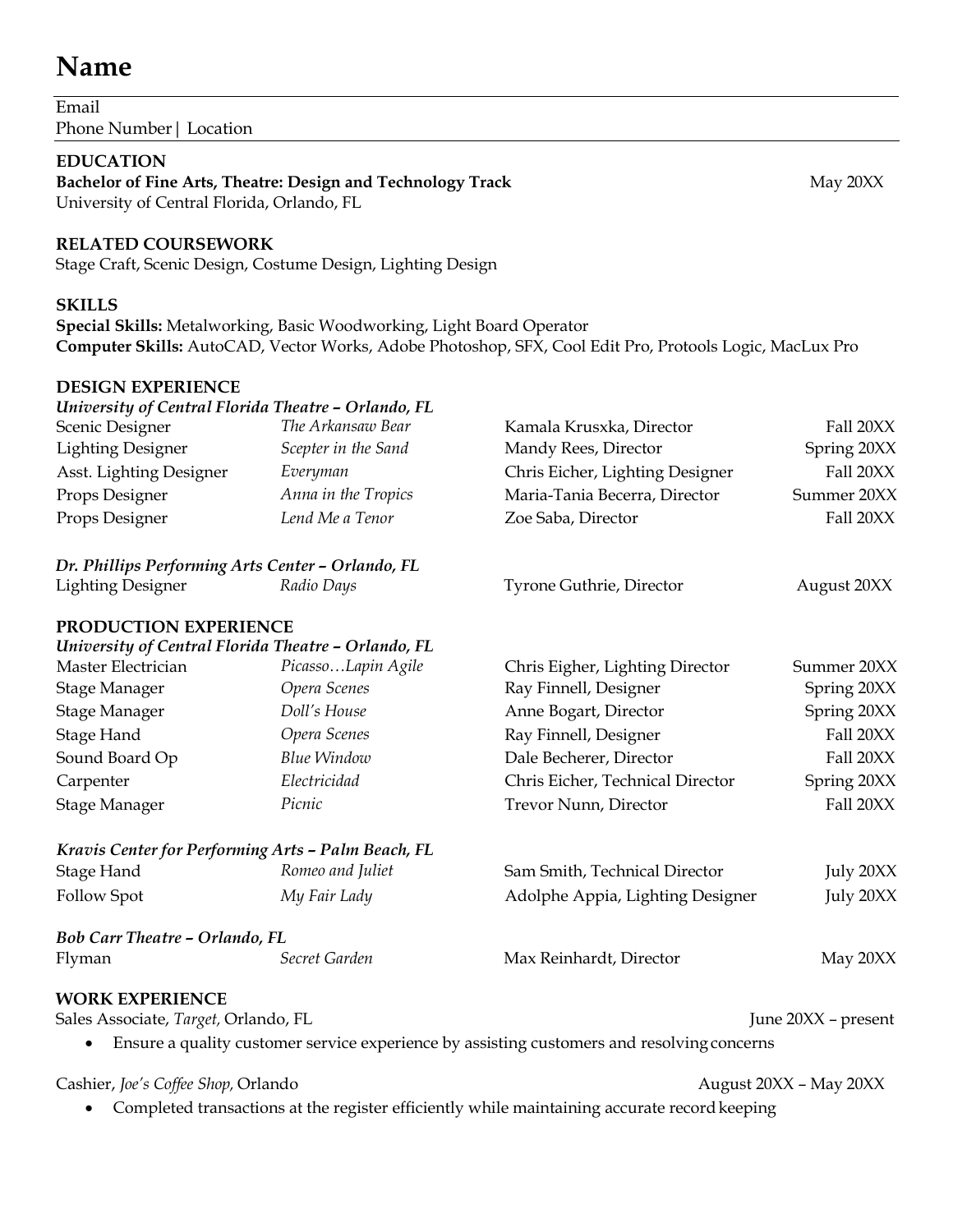## **Name** Address Phone Emil

| <b>EDUCATION</b><br>Bachelor of Arts in Music Education<br>University of Central Florida, Orlando, FL                                                                                                                                                                                                                 | May 20XX                  |
|-----------------------------------------------------------------------------------------------------------------------------------------------------------------------------------------------------------------------------------------------------------------------------------------------------------------------|---------------------------|
| <b>TEACHING EXPERIENCE</b><br>Student Teacher, ABC High School, Orlando, FL<br>Designed and taught curriculum to students in grades 9-12<br>Directed the school marching band<br>$\bullet$<br>Organized and directed student music ensembles<br>٠<br>Organized and conducted student concerts on a monthly basis<br>٠ | August 20XX-December 20XX |
| Teaching Internship, 123 Middle School, Orlando, FL<br>Co-taught music theory courses with the lead teacher<br>Lead a group of students in various civic engagement activities involving music<br>Designed and taught a two week unit on careers in music                                                             | January 20XX-May 20XX     |
| <b>Independent Music Instructor, Orlando, FL</b><br>Taught individual piano lessons to students ages $12 - 15$<br>Developed individualized lesson plans for each piano student<br>Designed personal website for the purpose of marketing<br>$\bullet$                                                                 | January 20XX-May 20XX     |
| <b>OTHER EXPERIENCE</b><br>Musician, Holy Church, Orlando, FL<br>Participated as a pianist in the church ensemble<br>$\bullet$<br>Attended weekly rehearsals<br>$\bullet$<br>Performed at Sunday services on a weekly basis<br>$\bullet$                                                                              | April 20XX-May 20XX       |
| <b>ACTIVITIES</b><br>Volunteer, Central Florida Nursing Home, Orlando, FL<br>Performed vocal and piano pieces for patients on a bi-weekly basis<br>$\bullet$                                                                                                                                                          | April 20XX-June 20XX      |
| <b>Volunteer, The Big Event, Orlando, FL</b><br>Contributed to a community-wide event where students and faculty of UCF cleaned, swept, and<br>beautified the larger Orlando community                                                                                                                                | April 20XX, April 20XX    |
| <b>MEMBERSHIPS</b><br>Member, Golden Key International Honor Society<br>Student Member, Music Teachers National Association                                                                                                                                                                                           | 20XX-20XX<br>20XX-20XX    |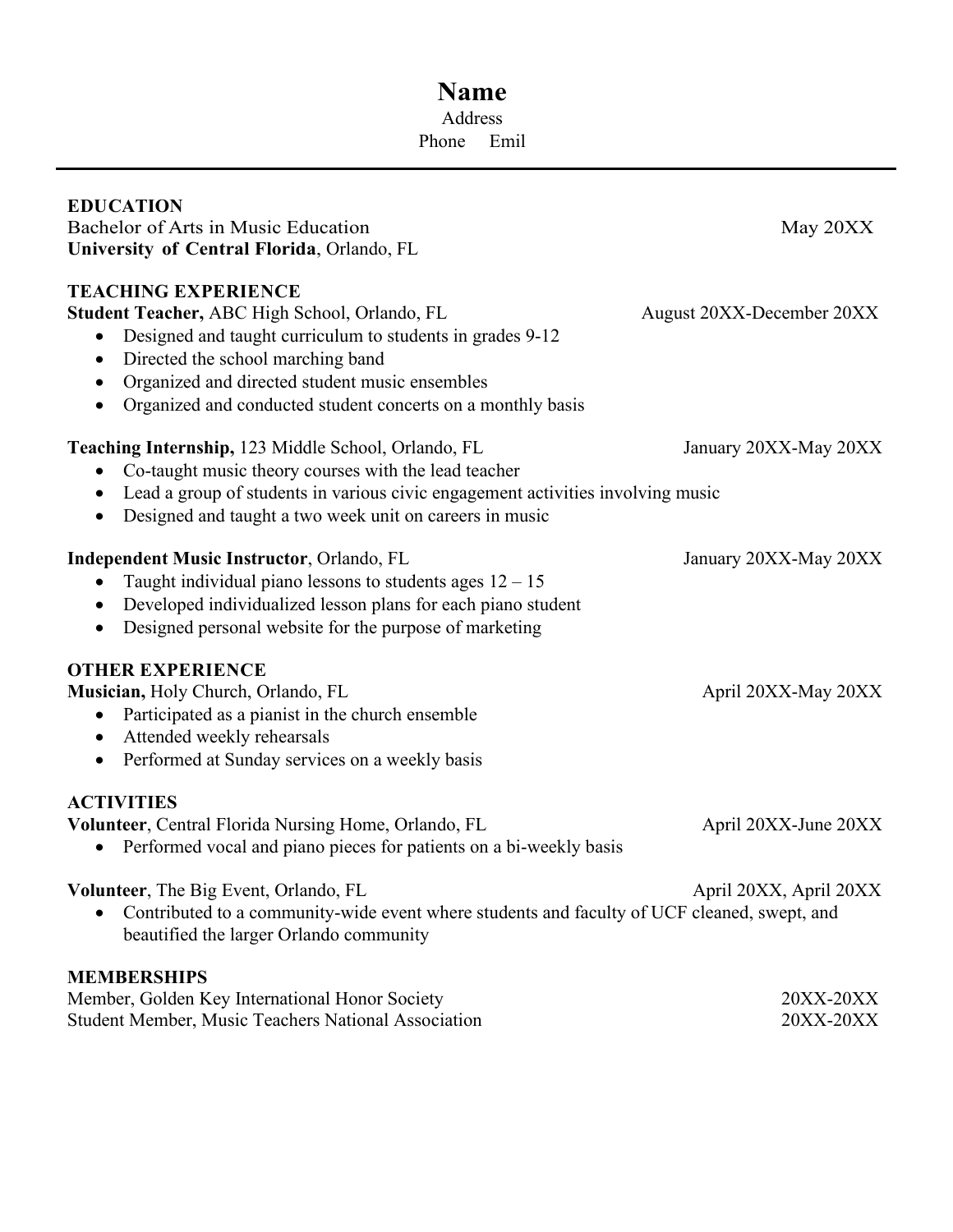#### **EDUCATION**

**Bachelor of Arts, Radio-Television** *May 20XX* **and** *May 20XX* **and** *May 20XX* **and** *May 20XX* **and** *May 20XX* **and** *May 20XX* **and** *May 20XX* **and** *May 20XX* **and** *May 20XX* **and** *May 20XX* **and** *May 20XX* **and** *May 20XX* **and** *May 2 Minor: Film*GPA 3.2 University of Central Florida, Orlando, FL

#### **SKILLS**

**Software:** Premier, After Effects, and Photoshop; Avid Express Pro, Final Cut Pro, iMovie, GarageBand; Web/Video Apple Compressor

**Equipment:** switcher, VTR, soundboard, light meter, Scoopic, Bolex, ArriFlex film cameras and mini DV; audio (boom microphones, multi-track analog and digital studio consoles, DA-88 multi-track players) **Languages:** Fluent in French; Advanced Spanish

#### **RELATED INDUSTRY EXPERIENCE**

#### *Intern*June-Aug 20XX

Channel 12 News, Orlando, FL

- Set up studio, cameras, lights, microphones and display screens daily
- Operated three types of cameras for live broadcasts
- Collaborated with production and directing teams to create filming schedules
- Accompanied EMT crew on live remote broadcasts, ran cables and set up camera shots

## *Producer, Director, Editor*Feb-May 20XX "Aluminumology," University of Central Florida, Orlando, FL • Recruited actors by organizing promotional ads via Facebook • Set up shoots and locations in Orlando, Tampa, and Daytona Beach • Mobilized a production team of 20 students and managed filming and editing **FILMOGRAPHY** "Aluminumology," Running time: 16:00 minutes 20XX • Filmed with Sony HC20 Mini DV Camera • Edited with Adobe Premier "Won't be a Victim," Running time: 5:00 seconds 20XX • Filmed with Sony HC20 Mini Dv. • Edited with Adobe Premier • Submitted five-second movie for Cadillac Under 5 contest "The Ninja Roadhouse," Running time: 6:00 minutes 20XX • Filmed with a Canon PowerShot A40 Digital Camera

• Edited with Adobe Premier

#### **OTHER EXPERIENCE**

#### *Sales Associate* Aug 20XX-present

**Kohl's Department Store,** Orlando, FL

- Provide excellent customer service assisting customers in merchandise selection
- Assist in orientation for new associates and work between departments as needed
- Operate the cash register and practice secure transition procedures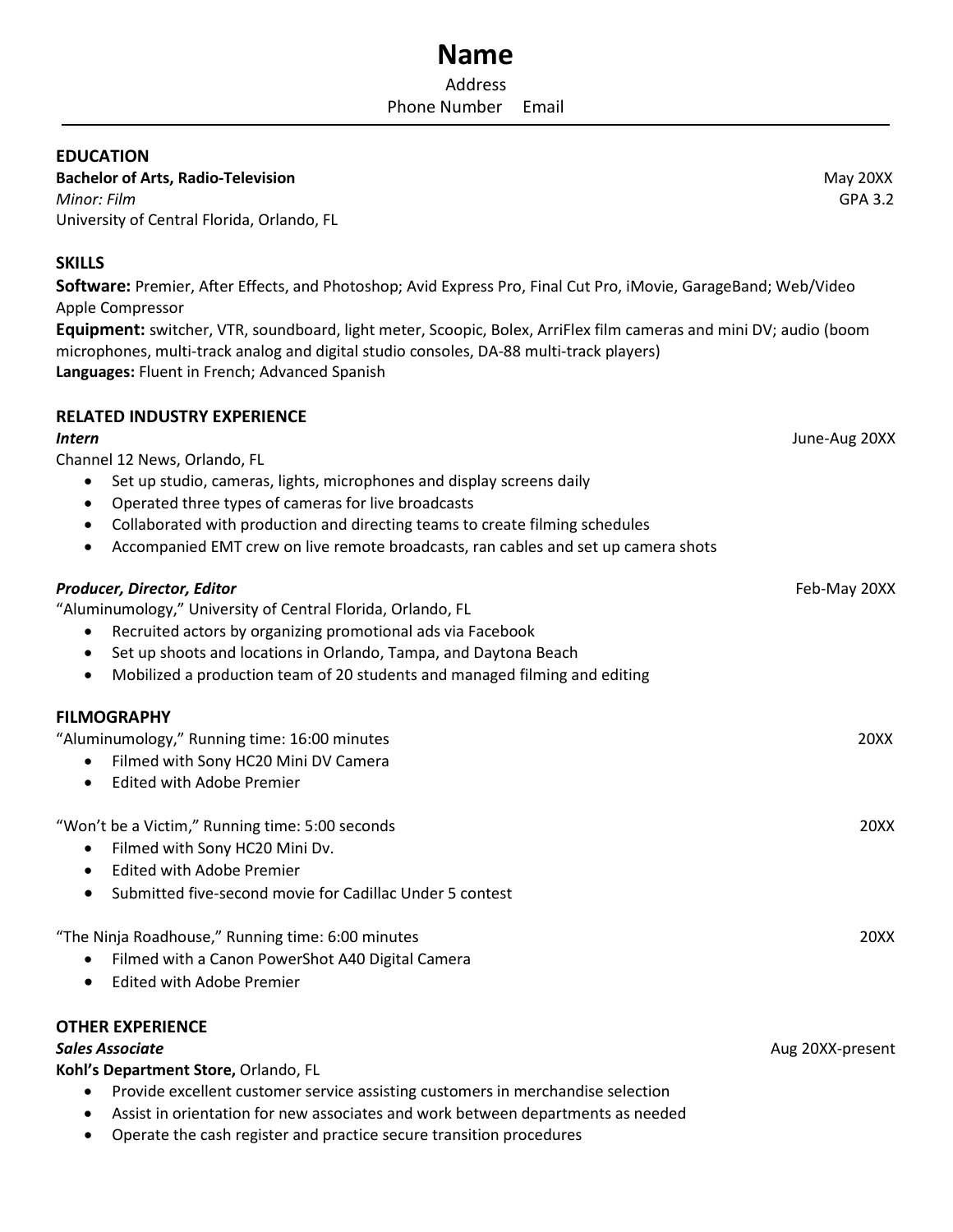#### **EDUCATION**

**University of Central Florida,** Orlando, FL

*Bachelor of Arts in Spanish* May 20XX *Certificate: Spanish Translation and Interpretation*

*Study Abroad: Madrid, Spain* August 20XX-May 20XX

- Coursework: Culture and Civilization of Spain, Literature of Spain, Spanish For Business
- Learned the cultural values and customs within the Spanish community and hosts' traditions

#### **SKILLS**

*Language*: Fluent Spanish and French *Technical:* Final Cut Pro

#### **EXPERIENCE**

**123 Elementary**, Orlando, FL January 20XX-May 20XX

*Teaching Intern* 

- Taught a classroom of 20 third grade students Spanish vocabulary through verbal and written exercises, while supervised by a certified instructor
- Created lesson plans designed for students to learn Spanish culture by reading and playing games
- Graded class quizzes on vocabulary and grammar
- Integrated SMART Board technology into the classroom to aid students with learning

#### **Translation Inc.**, Orlando, FL May 20XX-December 20XX

*Spanish Translator*

- Proof-read translations of Spanish documents into English
- Worked collaboratively with other translators and staff members to edit and publish brochures and flyers
- Communicated with current and potential clients in Spanish to address any problems

#### **ADDITIONAL EXPERIENCE**

**ABC** Nursing Home, Tallahassee, FL January 20XX-May 20XX

*Waiter*

- Trained new servers and bussers on customer service skills and job tasks
- Served nursing home residents food and drink orders based on dietary restrictions and preferences
- Collaborated with servicing and bussing teams to cater large holiday meals and special events for residents

#### **ACTIVITIES**

American Council on the Teaching of Foreign Languages May 20XX-May 20XX-May 20XX *Member*

- Participate in conventions learning about educational sessions and the language profession
- Network effectively with international professionals

Sigma Delta Pi (National Collegiate Hispanic Honor Society) August 20XX-May 20XX *Member*

• Participate in member meetings to discuss Hispanic culture and hone Spanish-speaking skills